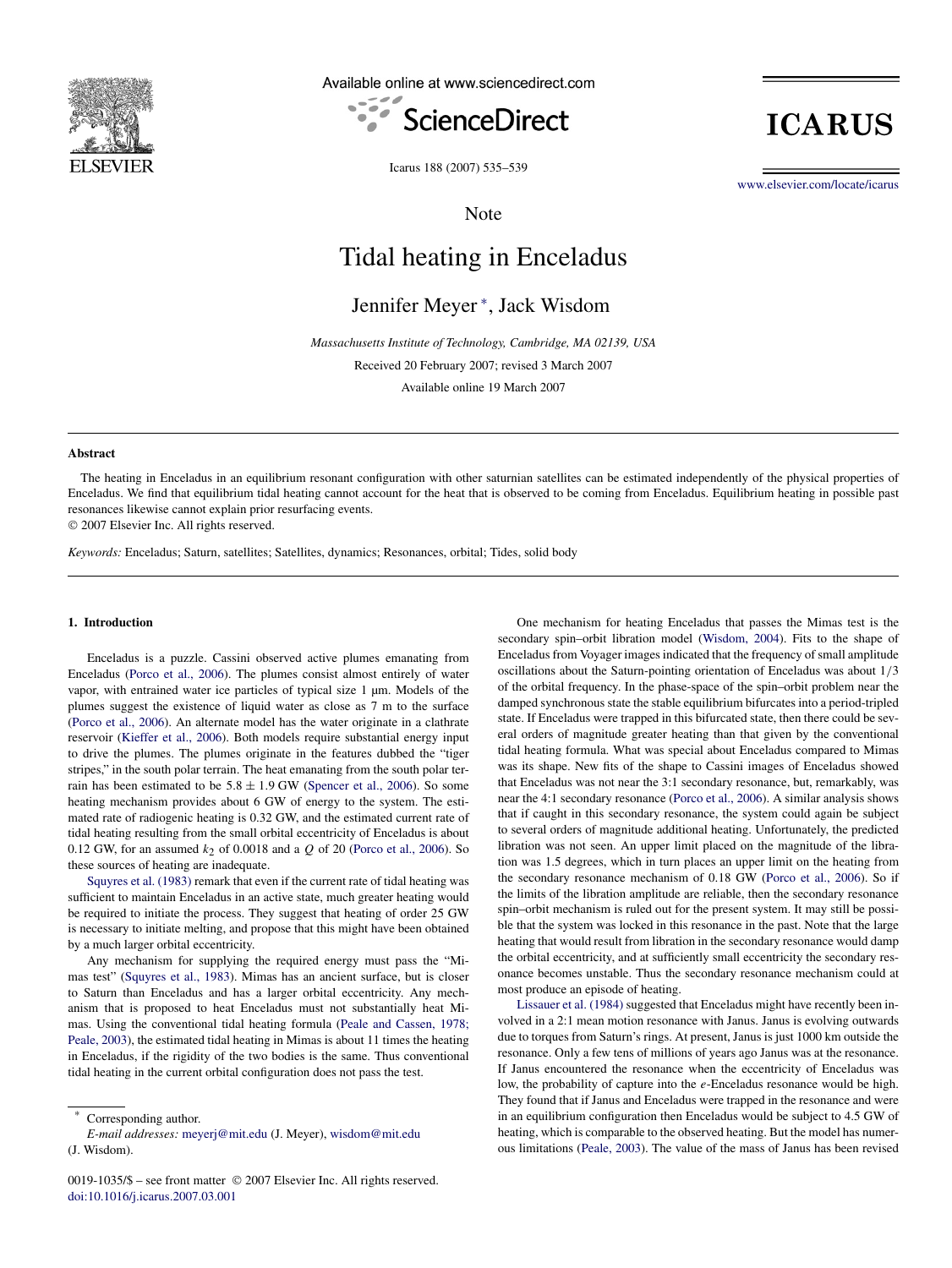<span id="page-1-0"></span>downwards, and this leads to smaller tidal heating (see below). The angular momentum in the A-ring is limited, so the resonance could only have persisted for a limited time in the past. More importantly, Enceladus shows evidence of multiple resurfacing episodes. The resonance with Janus could at most explain the most recent activity. In addition, the model has to appeal to an impact to get the system out of the resonance. The alternative escape mechanism suggested is that the Janus resonance became unstable when the Enceladus–Dione resonance was reached. But this seems unlikely, as Enceladus and Dione are not deeply in the resonance and Dione has little effect on the orbital evolution of Enceladus at present [\(Sinclair, 1983\)](#page-4-0). There may also be a problem damping down the implied equilibrium eccentricity of Enceladus to the present low value of 0.0047 in the short time (tens of millions of years) since the resonance was purportedly disrupted. Actually, the simplest scenario for the encounter of Janus with the 2:1 *e*-Enceladus Janus–Enceladus resonance is that Janus just passed through the resonance with little effect on the orbit of Enceladus. In this scenario Janus encounters Enceladus at its current eccentricity, but at this eccentricity the system has a low probability of being captured by the resonance. We find that the capture probability at the current eccentricity of Enceladus is only 0.7%.

There are other possibilities for resonance configurations involving Enceladus in the past (see Fig. 1). Perhaps tidal heating in these resonances was responsible for past resurfacing events. These resonances include the 3:2 Mimas– Enceladus and the 3:4 Enceladus–Tethys resonances. If the *Q* of Saturn is sufficiently low numerous other resonances could have been encountered. Evolution through these has not been studied in detail, but we can estimate the equilibrium tidal heating expected while trapped in the resonances (see below).

[Ross and Schubert \(1989\)](#page-4-0) investigated tidal heating in Enceladus using multilayered viscoelastic models of the satellite. They find that equilibrium heating in a homogeneous Maxwell model at the current eccentricity can be as large as 920 GW. The heating is proportional to the Love number of the satellite and in the viscoelastic models the dynamic Love number can be orders of magnitude larger than the elastic Love number. They also investigate heating in a two layer model consisting of a conductive elastic lithosphere overlying a Maxwell interior and a three layer model with a liquid water– ammonia layer between the lithosphere and the Maxwell core. These models are tuned to give a heating rate of about 4 GW, similar to that found by [Lissauer](#page-4-0)



Fig. 1. The approximate locations of the first-order resonances among the saturnian satellites are shown for  $Q_S = 18,000$ . The shift of position of the resonances due to Saturn's oblateness has been ignored. Also shown are the tidally evolved orbits as a function of time. The dotted line shows the synchronous radius. The minimum  $\mathcal{Q}_S$  is determined by placing Mimas at the synchronous radius at the beginning of the Solar System. The current 2:1 and 4:2 resonances between Enceladus–Dione and Mimas–Tethys are not shown.

[et al. \(1984\)](#page-4-0) in their Janus model. These models require a low conductivity insulating layer. Thus, it appears to be possible for tidal heating to provide enough input energy to account for the observed energy output from Enceladus. The Mimas test is not addressed by these models; it seems likely that if similar viscoelastic models were applied to Mimas then there would also be large tidal heating in Mimas, contradicting its cold inactive state. Nevertheless, viscoelastic enhancement of the Love number has been presented as a simple solution to the problem of heating Enceladus [\(Spencer et al., 2006;](#page-4-0) [Stevenson, 2006\)](#page-4-0).

In this paper we calculate the equilibrium rates of tidal heating in Enceladus independent of the physical properties of Enceladus, based on conservation of energy and angular momentum. We find that tidal heating in Enceladus is much less than the observed radiated heat.

#### **2. Heating from torques**

One mechanism of heating is tidal dissipation in a synchronously rotating satellite. As a system evolves deeper into an eccentricity-type resonance, the eccentricity grows. As the eccentricity of a satellite grows the rate of energy dissipation in the satellite grows, with the square of the orbital eccentricity. Dissipation of energy in a satellite tends to damp the eccentricity. As tidal torques push the system deeper into resonance, the eccentricity grows, until the rate of growth is balanced by the rate of decay, due to the internal dissipation. At equilibrium, the eccentricity no longer changes and there is a steady state rate at which angular momentum is transferred to the outer satellite. The rate of angular momentum transfer is related to the rate of heating in the satellites. The equilibrium rate of heating can be calculated using conservation of energy and angular momentum [\(Lissauer et al., 1984\)](#page-4-0).

The angular momentum *L* and energy *E* of a satellite of mass *m* in an Keplerian orbit of semimajor axis *a* about a primary of mass *M* are

$$
L = m\sqrt{GMa(1 - e^2)},\tag{1}
$$

$$
E = -GMm/(2a). \tag{2}
$$

The rate of change of the Keplerian energy can be related to the applied torque. The energy can be written in terms of the angular momentum and eccentricity:  $E = \tilde{E}(L, e)$ . Let  $n = \sqrt{GM/a^3}$ ; we have

$$
\frac{\partial \tilde{E}}{\partial L} = \frac{n}{\sqrt{1 - e^2}} \approx n,\tag{3}
$$

ignoring corrections of order  $e^2$ . The rate of change in angular momentum is the torque

$$
\frac{\mathrm{d}L}{\mathrm{d}t} = T.\tag{4}
$$

Ignoring the change in energy due to the change in eccentricity, the rate of change in orbital energy from an applied satellite torque is

$$
\frac{dE}{dt} = \frac{\partial \tilde{E}}{\partial L} \frac{dL}{dt} = \frac{nT}{\sqrt{1 - e^2}} \approx nT,\tag{5}
$$

again ignoring corrections of order *e*2.

Assume there are two satellites, and that there is some resonant interaction between the satellites so that angular momentum can be transferred between them.

For the sake of qualitative reasoning, let us ignore contributions to energy changes due to orbital eccentricities. Consider a small impulsive torque that causes a change in the angular momentum of the system  $\Delta L$ . For simplicity assume that the torque is applied only to the inner satellite. The energy change due to this angular momentum change is approximately  $\Delta E = n_0 \Delta L$ . This is the energy input to the satellite system. Now let us take into account the exchange of angular momentum between the satellites. The change in angular momentum  $\Delta L$  is now distributed in some way between the two satellites  $\Delta L = \Delta L_0 + \Delta L_1$ . The change in energy of the orbits is then  $\Delta E = n_0 \Delta L_0 + n_1 \Delta L_1$ . Because  $n_1 < n_0$ , this energy change is less than the energy gained by the satellites. The remaining energy goes into heating the satellites.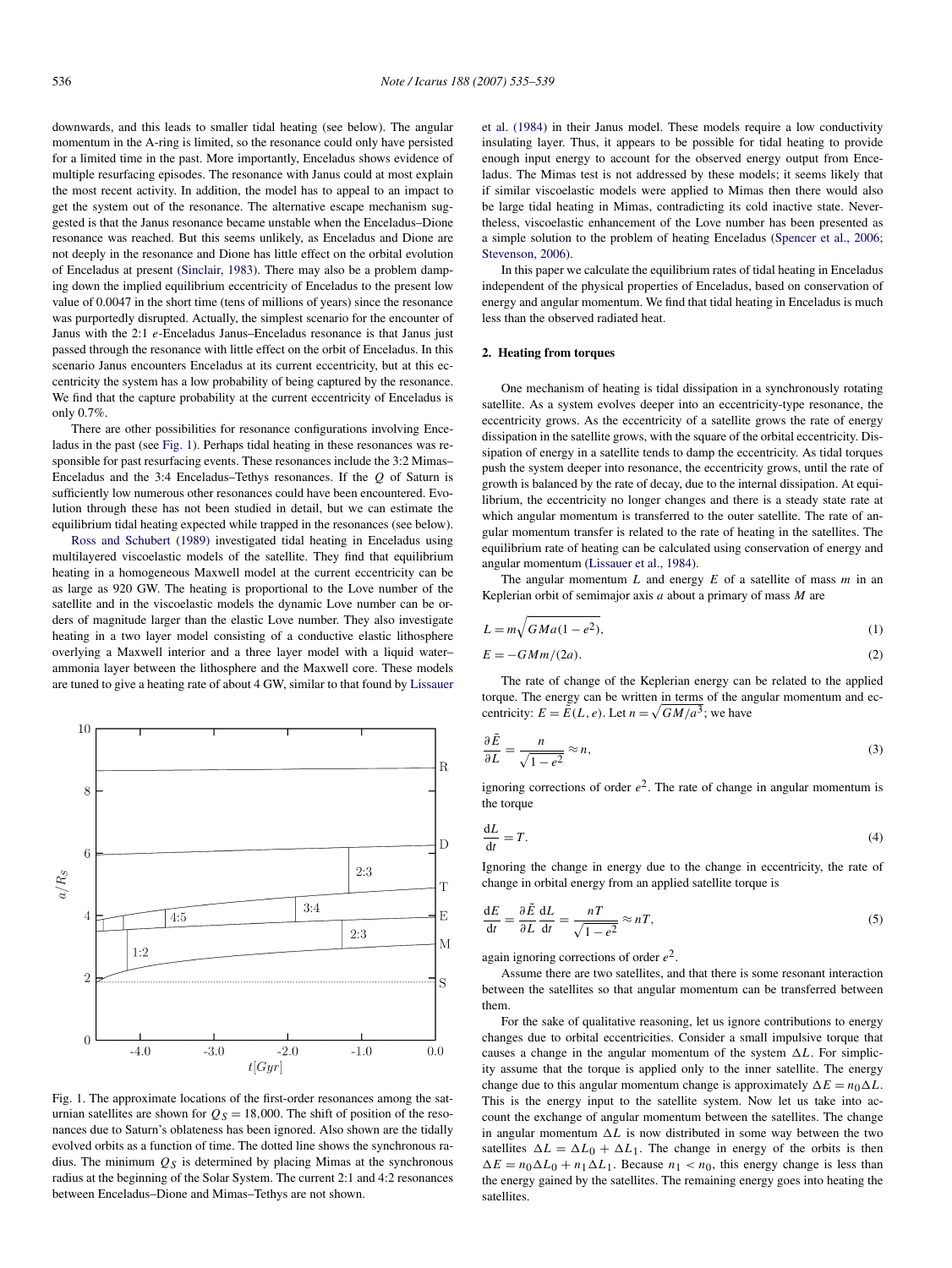<span id="page-2-0"></span>The energy input to the system is the sum of the energy inputs for the individual satellites. This presumes there is no cross tidal interaction between the satellites. So the total rate at which energy is transferred to the satellites from the rotation of the planet is  $n_0T_0 + n_1T_1$ , ignoring corrections of order  $e^2$ . This energy changes the orbits and heats at least one of the satellites.

So we can write

$$
n_0 T_0 + n_1 T_1 = \frac{d}{dt} (E_0 + E_1) + H,\tag{6}
$$

where  $E_i$  are the Keplerian energies of the satellites, and  $H$  is the rate of heating. We have ignored the gravitational interaction energy of the satellites. If most of the heating is in one satellite, we can take *H* to be the heating rate of that satellite.

As an eccentricity-type resonance is approached one of the satellite eccentricities grows. Near a  $j$  : $(j - 1)$  mean motion resonance, the eccentricity depends on a parameter  $\delta = jn_1 + (1 - j)n_0$  that measures how close the system is to resonance. The condition of resonance equilibrium is that the rate of change of *δ* is zero. This implies

$$
j\frac{\mathrm{d}n_1}{\mathrm{d}t} = (j-1)\frac{\mathrm{d}n_0}{\mathrm{d}t}.\tag{7}
$$

Close to resonance the parameter  $\delta$  is small, so  $jn_1 \approx (j - 1)n_0$ . Dividing these, we find that

$$
\frac{1}{n_0} \frac{dn_0}{dt} \approx \frac{1}{n_1} \frac{dn_1}{dt},\tag{8}
$$

which in turn implies

$$
\frac{1}{a_0} \frac{da_0}{dt} \approx \frac{1}{a_1} \frac{da_1}{dt}.
$$
\n(9)

Following [Lissauer et al. \(1984\),](#page-4-0) let us assume that  $T_0 \gg T_1$ . Conservation of the angular momentum of the system requires

$$
\frac{d}{dt}(L_0 + L_1) = T_0 + T_1 \approx T_0.
$$
\n(10)

Using Eq. [\(1\)](#page-1-0) at small *e*, we find

$$
\frac{1}{2} \frac{L_0}{a_0} \frac{da_0}{dt} + \frac{1}{2} \frac{L_1}{a_1} \frac{da_1}{dt} = T_0.
$$
\n(11)

Using the equilibrium condition, Eq. (9), we find

$$
T_0 = \frac{1}{2a_0} \frac{da_0}{dt} (L_0 + L_1).
$$
 (12)

Using Eq. (6), assuming  $n_0T_0 \gg n_1T_1$ , the rate of change in energy of the system is equal to

$$
n_0 T_0 = \frac{d}{dt} (E_0 + E_1) + H.
$$
\n(13)

Using this equation, Eq. (12), and the equilibrium condition again, we derive

$$
H = n_0 T_0 - \frac{T_0}{L_0 + L_1} \left( \frac{GMm_0}{a_0} + \frac{GMm_1}{a_1} \right).
$$
 (14)

Again ignoring corrections of order  $e^2$ , we derive

$$
H = n_0 T_0 \left( 1 - \frac{1 + m_1 a_0 / (m_0 a_1)}{1 + (m_1 / m_0) \sqrt{a_1 / a_0}} \right).
$$
 (15)

[Lissauer et al. \(1984\)](#page-4-0) generalize this formula to three satellites in equilibrium. For the torque on each satellite we use the formula

$$
T = \frac{3}{2} \frac{Gm^2 R_S^5 k_{2S}}{a^6 Q_S},\tag{16}
$$

where  $k_{2S}$  and  $Q_S$  are the potential Love number and  $Q$  of Saturn, *m* is the mass of the satellite,  $R_S$  is the radius of Saturn, and  $a$  is the orbit semimajor axis [\(Schubert et al., 1986\)](#page-4-0). For  $k_{2S}$  we use the value 0.341 [\(Gavrilov and Zharkov,](#page-4-0) [1977\)](#page-4-0). The minimum  $Q_S$  for Saturn may be determined by the condition that Mimas be outside the synchronous orbit at the beginning of the Solar System this gives about  $Q_S \ge 18,000$ . A maximum can be placed on  $Q_S$  if we adopt the tidal origin of the Mimas–Tethys resonance. The age of the Mimas–Tethys resonance for a  $Q_S$  of 18,000 is  $2 \times 10^8$  yrs [\(Sinclair, 1983\)](#page-4-0). Placing the origin of the Mimas–Tethys resonance at the beginning of the Solar System limits the  $Q_S$  of Saturn to be less than  $4 \times 10^5$ .

The principal resonances that exist now or might have been operative in the recent past that involve Enceladus are: 2:1 Enceladus–Dione, 3:2 Mimas– Enceladus, 3:4 Enceladus–Tethys, and the 2:1 Janus–Enceladus resonances. For each of these we can calculate the equilibrium tidal heating given the torque on the inner body. This torque is tidal for all but Janus, for which it is a ring torque. Applying the equilibrium heating rate formula to each of these resonances we find, for  $Q_S = 18,000$ : 2.4 GW for the 2:1 Enceladus–Dione resonance, 0.71 GW for the 3:2 Mimas–Enceladus resonance, 1.2 GW for the 4:3 Enceladus–Tethys resonance, and 0.81 GW for the 2:1 Janus–Enceladus resonance. For the Janus–Enceladus resonance [Lissauer et al. \(1984\)](#page-4-0) found 4.5 GW, but they used the larger mass of Janus determined through Voyager observations. [Peale \(2003\)](#page-4-0) found 0.95 GW using the pre-Cassini mass of Janus,  $2.0 \times 10^{18}$  kg, determined by [Yoder et al. \(1989\).](#page-4-0) Keep in mind that Enceladus and Dione may not be in an equilibrium configuration (see below). Also, the assumption that one torque dominates is invalid.

If the torque to the innermost satellite does not dominate then the formula needs to be generalized. Beginning with Eq. (6), we use the resonance condition, Eq. (9), to get

$$
H = \frac{n_0 T_0}{\sqrt{1 - e_0^2}} + \frac{n_1 T_1}{\sqrt{1 - e_1^2}} - \frac{T_0 + T_1}{L_0 + L_1} \left(\frac{GMm_0}{a_0} + \frac{GMm_1}{a_1}\right).
$$
 (17)

The formula readily generalizes to an equilibrium of three satellites, by adding an additional term to each of the sums. And this formula reduces to that of [Lissauer et al. \(1984\)](#page-4-0) at small eccentricity if  $T_1$  is set to zero.

Using this formula we recalculate the equilibrium heating rates for each of the resonances given above, assuming  $Q_s = 18,000$ . We find: 1.1 GW for the 2:1 Enceladus–Dione resonance, 0.48 GW for the 3:2 Mimas–Enceladus resonance, and 0.75 GW for the 2:1 Janus–Enceladus resonance. The implied heating of the Enceladus–Tethys resonance is negative; this resonance has no equilibrium as the orbits are diverging. Adding the torque on the outer satellite has reduced the heating for all resonances.

For the Enceladus–Dione and Mimas–Enceladus resonances these are upper limits to the heating rates because we have used the lower bound of 18*,*000 for the  $Q$  of Saturn. For larger  $Q_S$ , the torques and heating rates will be proportionally lower (see [Fig. 3\)](#page-3-0).

The nonsolar radiated power from Enceladus is estimated to be  $5.8 \pm$ 1*.*9 GW [\(Spencer et al., 2006\)](#page-4-0). This is larger than all the equilibrium heating rates.

## **3. Equilibrium eccentricity**

The equilibrium heating rate corresponds to an equilibrium eccentricity of Enceladus. We can derive the equilibrium eccentricity by requiring that the equilibrium heating rate be equal to the heating rate in a synchronously rotating satellite in an eccentric orbit [\(Peale and Cassen, 1978; Peale, 2003\)](#page-4-0):

$$
H = \frac{21}{2} \frac{k_{2E}}{Q_E} \frac{GM_S^2 R_E^5 n}{a^6} e^2,
$$
\n(18)

where  $k_{2E}$  and  $Q_E$  are the potential Love number and  $Q$  of Enceladus, and  $e$ is the eccentricity. Using Eq. (16) and Eq. (17), we find

$$
e^{2} = \frac{1}{7D} \left\{ 1 - \frac{1 + m_{1}a_{0}/(m_{0}a_{1})}{1 + (m_{1}/m_{0})\sqrt{a_{1}/a_{0}}} + \left(\frac{m_{1}}{m_{0}}\right)^{2} \left(\frac{a_{0}}{a_{1}}\right)^{6} \left[\frac{n_{1}}{n_{0}} - \frac{1 + m_{1}a_{0}/(m_{0}a_{1})}{1 + (m_{1}/m_{0})\sqrt{a_{1}/a_{0}}} \right] \right\},
$$
\n(19)

where *D* is a measure of the relative strength of tides in Enceladus versus tides in Saturn:

$$
D = \frac{k_{2E}}{Q_E} \frac{Q_S}{k_{2S}} \left(\frac{M_S}{m_E}\right)^2 \left(\frac{R_E}{R_S}\right)^5.
$$
 (20)

Thus the equilibrium value of the eccentricity depends on the unknown  $k_{2E}/Q_E$  of Enceladus and the unknown  $Q_S$ . Note that if the torque on the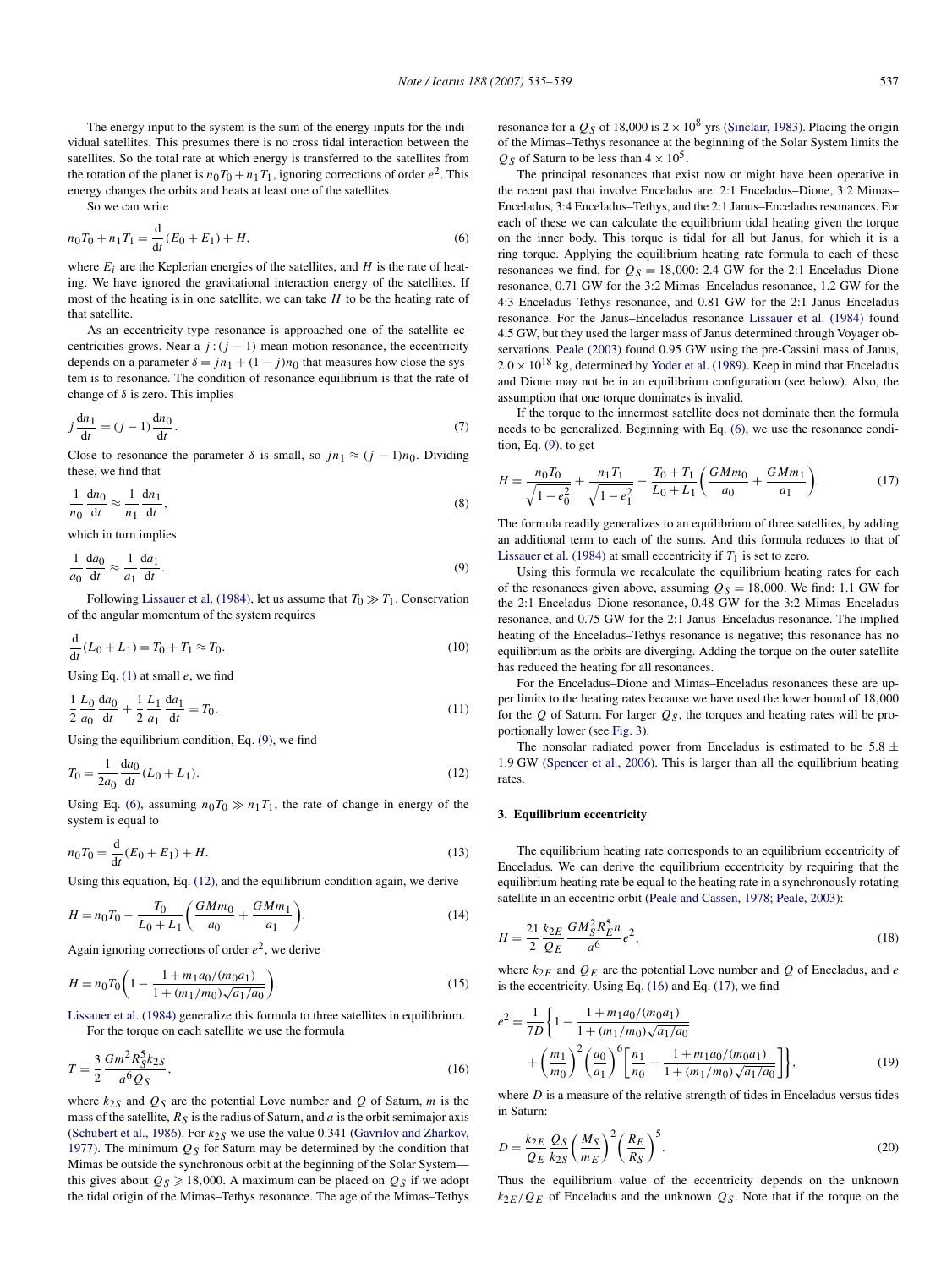<span id="page-3-0"></span>

Fig. 2. The eccentricity of Enceladus approaches an equilibrium value as the system evolves into the *e*-Enceladus 3:2 Mimas–Enceladus resonance.



Fig. 3. The solid line shows the  $k_{2E}/Q_E$  for which the current configuration of Enceladus (with eccentricity 0.0047) and Dione is a tidal equilibrium for the given value of  $Q_S$ . The dotted line shows the value of  $k_{2E}/Q_E$  using Kelvin's formula for the Love number, using a rigidity of  $4 \times 10^9$  N m<sup>-2</sup>, and a *Q* of 20. The dashed line gives the equilibrium heating rate *H* in Enceladus as a function of *QS* .

outer body is negligible then the term with square brackets in Eq. [\(19\)](#page-2-0) can be ignored, but for the satellites considered here this is not the case.

We can illustrate the approach to equilibrium and confirm the equilibrium value of the eccentricity by performing numerical integrations of the evolution of the system. Our model is an averaged resonance model that includes terms in the disturbing function up to order  $e^2$ , with dissipative terms that affect both the semimajor axes and eccentricities. We have applied this model to study the evolution into the  $e_E$ -type 3:2 resonance between Mimas and Enceladus. For this resonance, Eq. [\(19\)](#page-2-0) becomes  $e^2 \approx (59.5D)^{-1}$ . For  $k_2 = 0.0018$ ,  $Q_E =$ 100, and  $Q_S = 18,000$ , the equilibrium eccentricity is calculated to be 0.022. The simulated evolution is shown in Fig. 2. We see the eccentricity of Enceladus approach the predicted value.

For Enceladus and Dione in the current  $e_F$ -type 2:1 resonance, the equilibrium eccentricity is  $e^2 \approx (30.69D)^{-1}$ . The value of *D* depends upon the unknown  $k_2$  and  $Q$  of the satellite. Conventionally, Kelvin's formula [\(Love,](#page-4-0) [1944\)](#page-4-0),

$$
k_2 = \frac{3/2}{1 + \frac{19\mu}{2\rho g R}},\tag{21}
$$

has been used to estimate Love numbers of small satellites, where  $\mu$  is the rigidity,  $\rho$  the density,  $g$  the surface acceleration, and  $R$  the radius. For Enceladus, taking  $\mu = 4 \times 10^9$  N m<sup>-2</sup>, we find  $k_2 = 0.0018$ . With an assumed  $Q_E$ of Enceladus of 20, the equilibrium eccentricity of Enceladus is 0.014. This is above the current eccentricity of 0.0047; so in this approximation, Enceladus is not in equilibrium and is still evolving deeper into resonance. Note that if the eccentricity is below the equilibrium eccentricity, and if the heat flow is steady, then the heating rate is lower than the equilibrium heating rate.

However, [Ross and Schubert \(1989\)](#page-4-0) have shown that the dynamic Love number can be much larger than this conventional estimate. If the dynamic Love number is large enough then, in principle, Enceladus could be at a tidal equilibrium today. If Enceladus is at the equilibrium, then the estimates of the last section apply, and the heating in Enceladus is 1.1 GW for a  $Q_S = 18,000$ . If  $Q_S$  is larger than this then the heating is proportionally smaller. Thus even with an enhanced dynamic  $k_2$  the equilibrium heating rate is lower than the observed heat flux.

For which parameter values is the current Enceladus–Dione system at equilibrium? Given the current eccentricity of 0.0047, and a value for  $Q_S$ , we can determine the required value of  $k_{2E}/Q_E$  for equilibrium. This is the solid curve shown in Fig. 3. Above this curve, the current eccentricity is above the equilibrium value and below this curve it is below the equilibrium value. The horizontal line shows the *k*2*E/QE* for Kelvin's estimate of the Love number (calculated above) and for  $Q_E = 20$ . We see that for this value the current system is at an equilibrium for  $Q_S = 159,000$ . The equilibrium heating rate for the 2:1 Enceladus–Dione resonance as a function of  $Q_S$  is also shown in Fig. 3.

Keep the "Mimas test" in mind. If  $k_{2E}$  is significantly enhanced over the Kelvin value because of the viscoelastic properties of ice, then one might expect this also to be the case for Mimas.

#### **4. Conclusion**

The rate of heating of Enceladus in an equilibrium resonant configuration with other saturnian satellites can be estimated independently of the physical properties of Enceladus. Our results update the values obtained for the equilibrium tidal heating found by [Lissauer et al. \(1984\)](#page-4-0) and [Peale \(2003\).](#page-4-0) We find that equilibrium tidal heating cannot account for the heat that is observed to be coming from Enceladus, and current heating rates are even less for conventional estimates of  $k_{2E}$ . Even allowing a dynamic  $k_{2E}$  much larger than the conventional  $k_{2E}$ , as can occur for viscoelastic models [\(Ross and Schubert, 1989\)](#page-4-0), the equilibrium tidal heating is less than the heat observed to be coming from Enceladus.

One resolution is that the tidal equilibrium is unstable and that the system oscillates about equilibrium. [Yoder \(1981\)](#page-4-0) suggested that Enceladus might oscillate about equilibrium if the *Q* of Enceladus is stress dependent. An alternate suggestion was made by [Ojakangas and Stevenson \(1986\),](#page-4-0) who emphasized the possible temperature dependence of *Q*. In these models Enceladus would now be releasing heat stored during a recent high eccentricity phase. There may be other mechanisms to produce episodic behavior. For instance, perhaps Enceladus could just store the tidal heat as the system evolves monotonically and release it episodically. These mechanisms may be consistent with the episodic character of the resurfacing events as suggested by spacecraft images. But it is curious that one has to appeal to nonequilibrium tidal oscillations or episodic activity to heat both Io and Enceladus [\(Ojakangas and Stevenson, 1986\)](#page-4-0). If the fraction of time spent in an active state is, say, of order 20%, for each satellite, then the probability that both are found in an active state today is only 4%.

Other low-order resonance configurations are possible for the saturnian satellites in the past. These include the 3:2 Mimas–Enceladus and the 3:4 Enceladus–Tethys resonances. The latter resonance has no equilibrium because the orbits are diverging, and the former has an equilibrium heating of only 0.48 GW. So equilibrium heating at past resonances is no more successful at